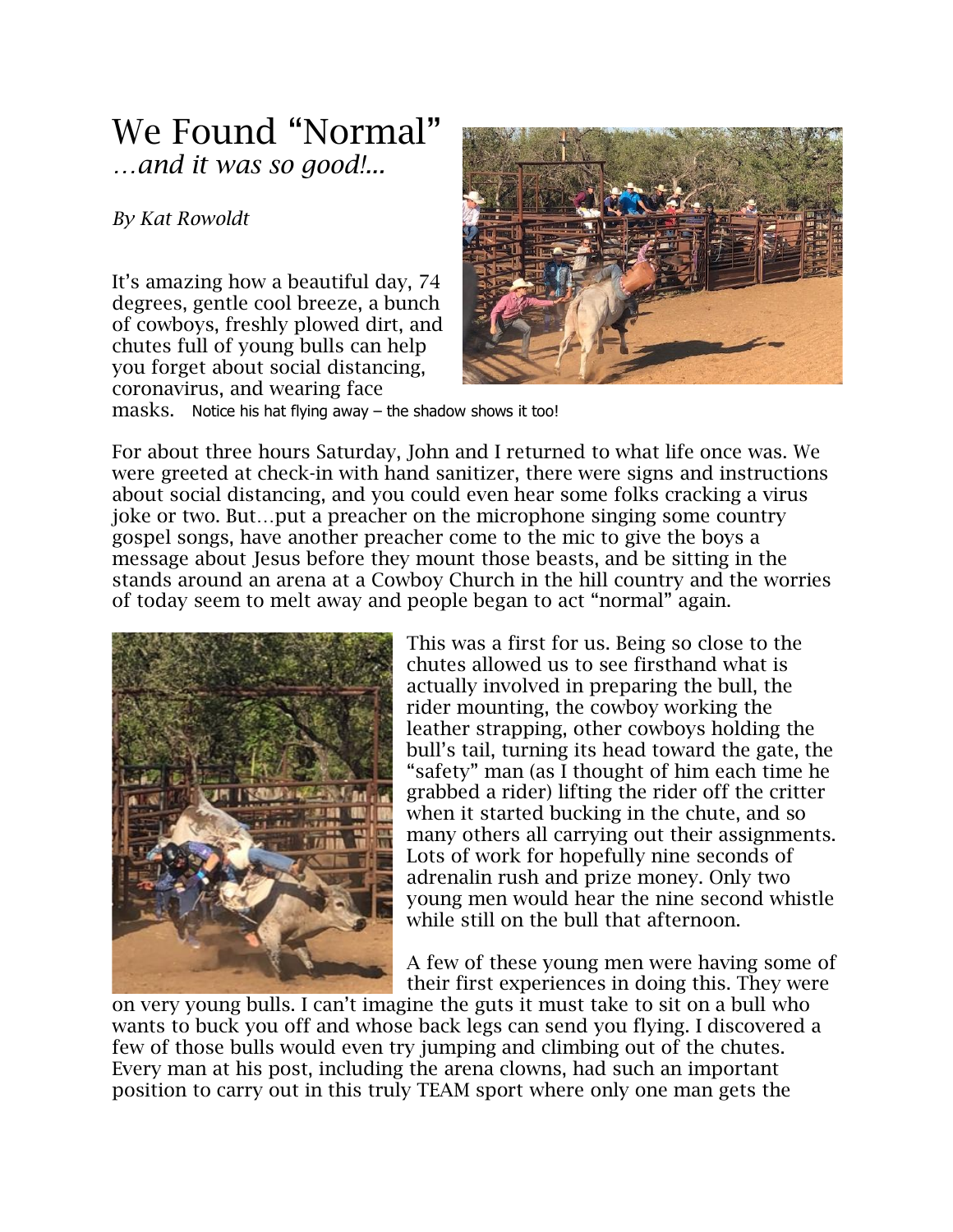glory. Some of the support team was so far back pushing the animals forward they did not even get to enjoy the action, but without them, there would not have been a bull in a chute to buck.



The judges, the emcee, the spectators all cheered on each rider. Needless to say, every ride, because of the bull, was very different. The bulls all had their own names and were building their bucking history. The bull riders were doing the same. Many of them had traveled for miles just for the ride. One of the winners hailed from San Benito, Texas which is four and a half hours away. They came from all across Texas.

Saturday was a healthy day. The medical experts are talking about the need for people to get out and get some Vitamin D, we need to build herd immunity, and how getting dirty helps build up our immune system. I'll add to that the need to be "social" again and interact with other humans, to laugh, to breathe fresh air, and just to be seen again by others. God did not create us to be isolated and alone, but to interact and support one another like family. It felt so good.